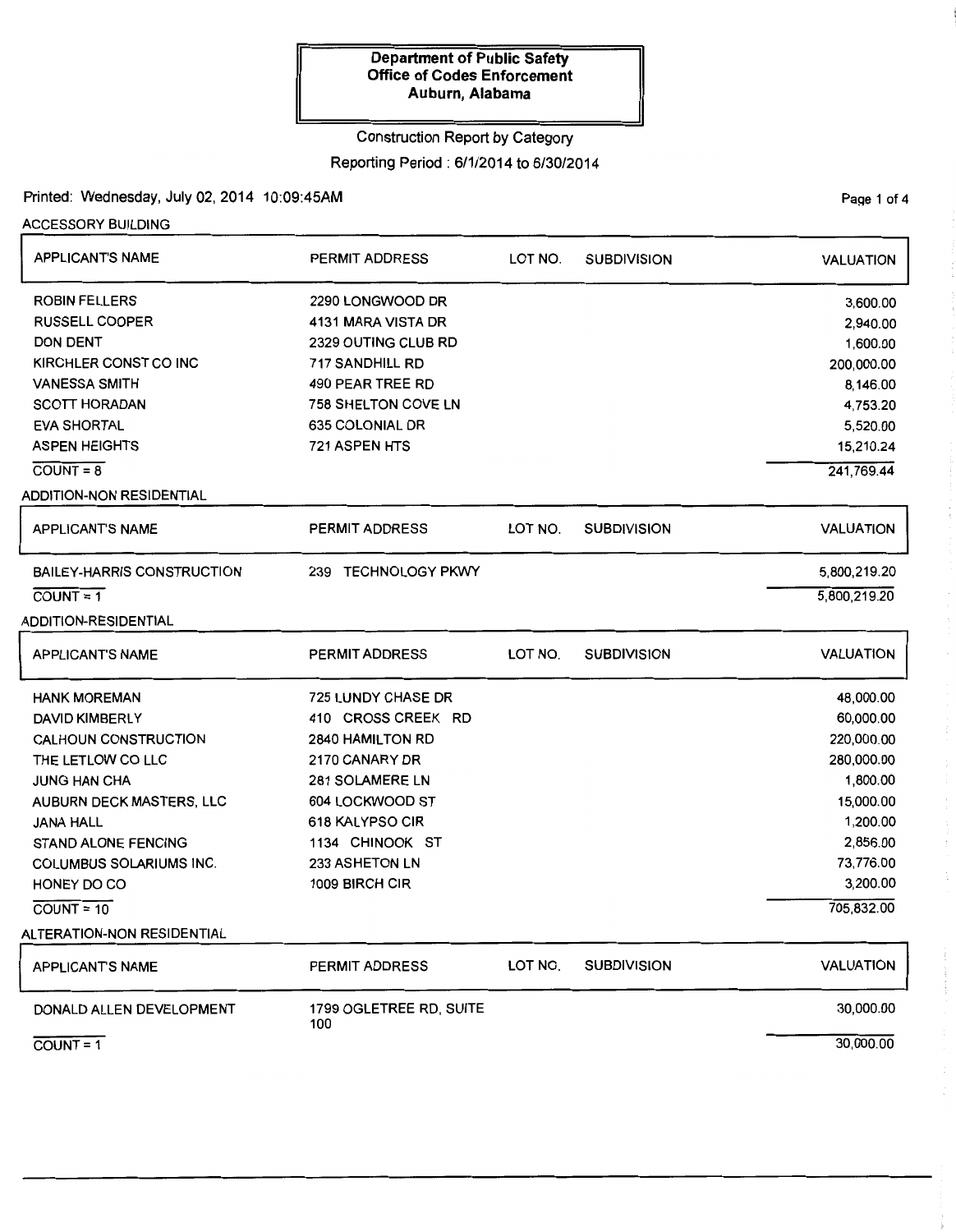# Construction Report by Category Reporting Period: 6/1/2014 to 6/30/2014

# Printed: Wednesday, July 02, 2014 10:09:45AM

#### ALTERATION-RESIDENTIAL

| <b>APPLICANT'S NAME</b>                | <b>PERMIT ADDRESS</b>        | LOT NO. | <b>SUBDIVISION</b> | <b>VALUATION</b> |
|----------------------------------------|------------------------------|---------|--------------------|------------------|
| <b>FUCCI ENTERPRISES</b>               | 1128 E GLENN AVE             |         |                    | 8,000.00         |
| <b>MID SOUTH SIDING</b>                | 802 SLAUGHTER AVE            |         |                    | 4,400.00         |
| <b>L &amp; M RENOVATIONS LLC</b>       | 1420 VARNER AVE              |         |                    | 33,683.58        |
| <b>FREEMAN CUSTOM WINDOWS</b>          | <b>1520 BENEDICT PL</b>      |         |                    | 4,290.00         |
| <b>DOUG WATSON</b>                     | 837 N GAY ST                 |         |                    | 3,250.00         |
| <b>KEITH GRINER</b>                    | 621 BURKE PL                 |         |                    | 40,000.00        |
| SOUTH EAST ALABAMA MINORITY            | 547 BOYKIN ST                |         |                    | 2,700.00         |
| WINDOW WORLD OF MONTGOMERY             | 504 OAK MEADOW LN            |         |                    | 5,482.00         |
| MICHAEL JACKSON                        | 859 CHOCTAW AVE              |         |                    | 400.00           |
| <b>D K HOMES LLC</b>                   | 802 S GAY ST                 |         |                    | 154,075.00       |
| HERITAGE HOME BUILDERS LLC             | <b>1155 TERRACE ACRES DR</b> |         |                    | 13,000.00        |
| $COUNT = 11$                           |                              |         |                    | 269,280.58       |
| AMUSEMENT/SOCIAL/RECREATIONAL          |                              |         |                    |                  |
| <b>APPLICANT'S NAME</b>                | <b>PERMIT ADDRESS</b>        | LOT NO. | <b>SUBDIVISION</b> | <b>VALUATION</b> |
| <b>ECOLOGICAL POOL SYSTEMS</b>         | 1772 KENAI PASS              |         |                    | 20,000.00        |
| <b>BLUE HAVEN POOLS</b>                | 2175 CANARY DR               |         |                    | 80,000.00        |
| <b>BLUE HAVEN POOLS</b>                | 1626 MARIE LOOP              |         |                    | 30,000.00        |
| $COUNT = 3$                            |                              |         |                    | 130,000.00       |
| ROOFING-RESIDENTIAL                    |                              |         |                    |                  |
| <b>APPLICANT'S NAME</b>                | <b>PERMIT ADDRESS</b>        | LOT NO. | <b>SUBDIVISION</b> | <b>VALUATION</b> |
| <b>ABOVEBOARD ROOFING</b>              | 936 GENTRY DR                |         |                    | 3,545.66         |
| <b>ABOVEBOARD ROOFING</b>              | 3567 RIDGEVIEW CT            |         |                    | 9,579.82         |
| <b>B &amp; L ROOFING</b>               | 780 WILD GINGER LN           |         |                    | 4,300.00         |
| <b>SUPERIOR ROOFING</b>                | 276 BELMONTE DR              |         |                    | 13,040.00        |
| SOUTH EAST ALABAMA MINORITY            | 527 BOYKIN ST                |         |                    | 3,700.00         |
| <b>ALL-V ROOFING &amp; RESTORATION</b> | 615 KALYPSO CIR              |         |                    | 7,318.00         |
| ABOVEBOARD ROOFING                     | 1774 BROOKHAVEN CT           |         |                    | 7,466.93         |
| <b>ABOVEBOARD ROOFING</b>              | 1780 BROOKHAVEN CT           |         |                    | 7,300.00         |
| <b>TRIPLE T CONSTRUCTION</b>           | 205 KIMBERLY DR              |         |                    | 8,651.00         |
| <b>SUPERIOR ROOFING</b>                | 721 S DEAN RD                |         |                    | 7,280.00         |
| TRIPLE B CONSTRUCTION                  | 551 S GAY ST                 |         |                    | 5,475.00         |
| $COUNT = 11$                           |                              |         |                    | 77,656.41        |

Page 2 of 4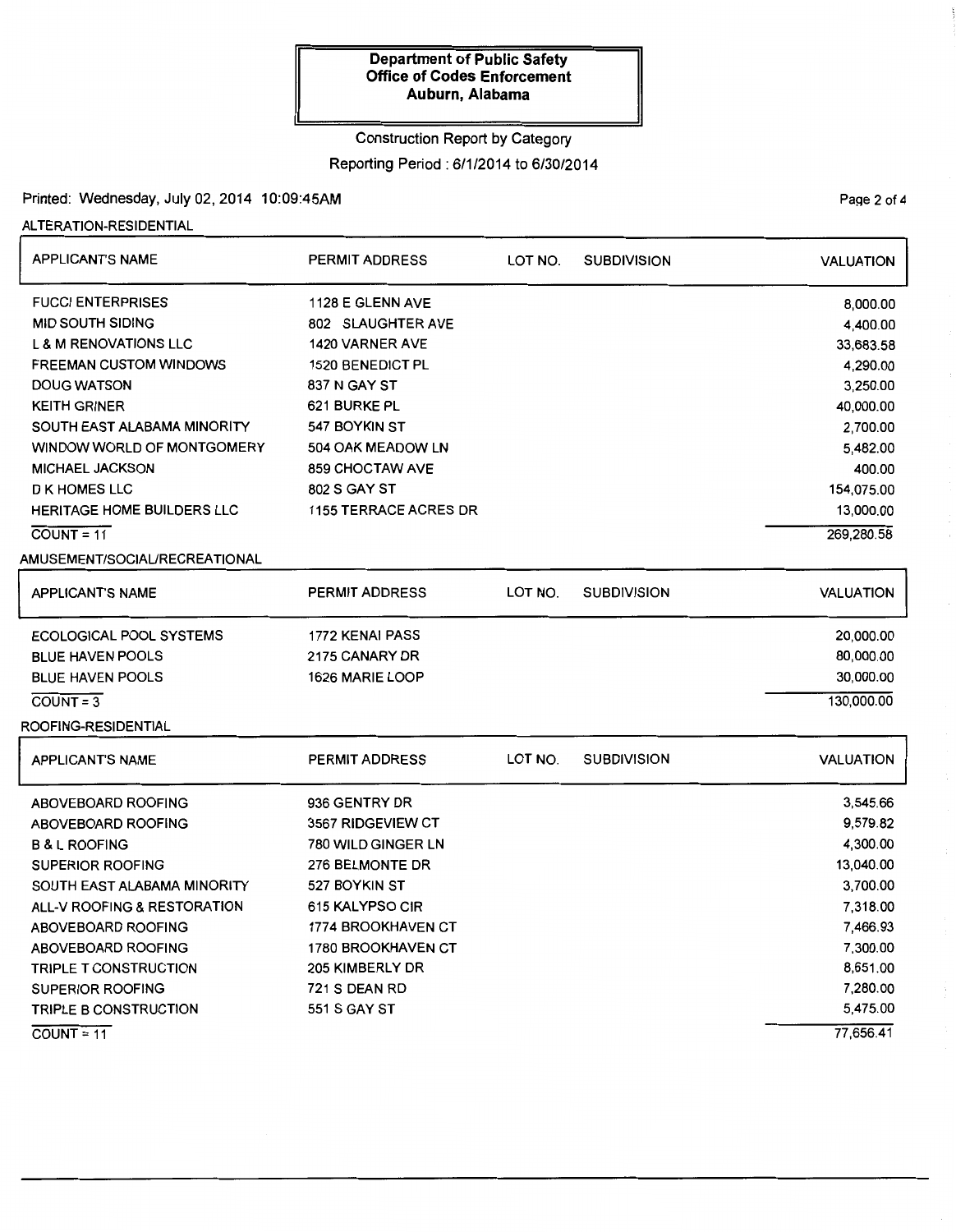# Construction Report by Category Reporting Period: 6/1/2014 to 6/30/2014

# Printed: Wednesday, July 02, 2014 10:09:45AM Page 3 of 4

#### SINGLE FAMILY HOUSE-DETACHED

| APPLICANT'S NAME                   | PERMIT ADDRESS            | LOT NO.                   | <b>SUBDIVISION</b>           | <b>VALUATION</b> |
|------------------------------------|---------------------------|---------------------------|------------------------------|------------------|
| <b>GEORDAN COMMUNITIES</b>         | 2322 TUSCANY PL           | 19                        | <b>TIVOLI</b>                | 262,944.92       |
| <b>GEORDAN COMMUNITIES</b>         | 2358 TUSCANY PL           | 13                        | <b>TIVOLI</b>                | 266,802.51       |
| <b>EDGAR HUGHSTON BUILDER INC.</b> | 1273 SHADOWWOOD LN        | 5A<br><b>SHADOW WOODS</b> |                              | 341,360.48       |
| HOMESTEAD RESIDENTIAL              | 1004 STARR CT             | 9                         | <b>OLD TOWNE STATION</b>     | 219,335.73       |
| DACK HOMES WEST LLC                | 2081 AUTUMN RIDGE WAY     | 12                        | <b>AUTUMN RIDGE</b>          | 192,903.98       |
| DACK HOMES WEST LLC                | 2133 AUTUMN RIDGE WAY     | 22                        | <b>AUTUMN RIDGE</b>          | 167,434.54       |
| DACK HOMES WEST LLC                | 2167 AUTUMN RIDGE WAY     | 29                        | <b>AUTUMN RIDGE</b>          | 269,964.44       |
| <b>RIVERCHASE HOMES LLC</b>        | 4112 CREEKVIEW CT         | 49                        | PARKERSON MILL               | 264,719.09       |
| <b>LANDMARK BUILDERS LLC</b>       | 426 NOTTINGHAM DR         | 126                       | <b>WHITE OAKS</b>            | 450,469.04       |
| TRUE BUILT HOMES                   | 2196 LESTER COURT         | 168                       | <b>EAST LAKE SUBDIVISION</b> | 351,567.00       |
| DILWORTH DEVELOPMENT               | 1714 BELCASTEL CT         | $\overline{2}$            | <b>BELCASTEL</b>             | 416,104.60       |
| <b>EASTBROOK HOMES</b>             | 2195 QUAIL CT             | 115                       | <b>PRESERVE</b>              | 184,800.55       |
| <b>EASTBROOK HOMES</b>             | 2077 COVEY DR             | 341                       | <b>PRESERVE</b>              | 219,250.96       |
| <b>EASTBROOK HOMES</b>             | 1947 SEQUOIA DR           | 131                       | <b>PRESERVE</b>              | 274,830.25       |
| D.R. HORTON INC.                   | 2630 MIMMS LN             | 99                        | <b>MIMMS TRAIL</b>           | 202,671.42       |
| HOMEWORKS OF ALABAMA INC           | 733 QUEENS WAY            | 9                         | <b>CHARLESTON PLACE</b>      | 257,986.51       |
| TIM YATES CONSTRUCTION             | 2187 LESTER CT            | 150                       | <b>EAST LAKE SUBDIVISION</b> | 298,132.30       |
| HOMEWORKS OF ALABAMA INC           | 737 QUEENS WAY            | 10                        | <b>CHARLESTON PLACE</b>      | 254, 115. 25     |
| DILWORTH DEVELOPMENT               | 1730 BELCASTEL CT         | 4                         | <b>BELCASTEL</b>             | 463,117.98       |
| <b>EDGAR HUGHSTON BUILDER INC.</b> | <b>346 FRONTIER CIR</b>   | 145                       | <b>SOLAMERE</b>              | 262,877.85       |
| EDGAR HUGHSTON BUILDER INC.        | <b>350 FRONTIER CIR</b>   | 146                       | <b>SOLAMERE</b>              | 274,471.88       |
| EDGAR HUGHSTON BUILDER INC.        | 308 SOLAMERE LN           | 165                       | <b>SOLAMERE</b>              | 274,471.88       |
| <b>STONE MARTIN BUILDERS</b>       | 2654 BANBURY CT           | 40                        | <b>COTSWOLDS</b>             | 340,070.04       |
| <b>STONE MARTIN BUILDERS</b>       | 2655 BANBURY CT           | 42<br><b>COTSWOLDS</b>    |                              | 371,806.78       |
| <b>STONE MARTIN BUILDERS</b>       | 732 BANBURY ST            | 43                        | <b>COTSWOLDS</b>             | 422,517.57       |
| STONE MARTIN BUILDERS              | <b>816 WHITTINGTON ST</b> | 44                        | <b>COTSWOLDS</b>             | 340,070.04       |
| <b>BEN DAVIS</b>                   | 1331 WHISPER RIDGE RD     | 20                        | <b>SERENITY</b>              | 304,000.00       |
| HOMEWORKS OF ALABAMA INC           | 741 QUEENS WAY            | 11                        | <b>CHARLESTON PLACE</b>      | 262,902.89       |
| <b>RIDGE CREST PROPERTIES LLC</b>  | <b>650 ANDERS CT</b>      | 11                        | SAUGAHATCHEE PINES           | 181,980.21       |
| <b>STONE MARTIN BUILDERS</b>       | 2434 DEER RUN CT          | 154                       | <b>LUNDY CHASE</b>           | 224,867.79       |
| <b>STONE MARTIN BUILDERS</b>       | 1210 SOUTHRIDGE CT        | 56                        | <b>CYPRESS POINT</b>         | 371,602.88       |
| <b>RIVERCHASE HOMES LLC</b>        | <b>4156 CREEKVIEW CT</b>  | 38                        | <b>PARKERSON MILL</b>        | 304,041.96       |
| HOMEWORKS OF ALABAMA INC           | 2230 N DONAHUE DR         | 62                        | <b>OAK GROVE</b>             | 247,419.07       |
| HOMEWORKS OF ALABAMA INC           | 2217 N DONAHUE DR         | 76                        | <b>OAK GROVE</b>             | 247,419.07       |
| DILWORTH DEVELOPMENT               | 1522 MARIE LOOP           | 34                        | <b>EAST LAKE SUBDIVISION</b> | 230, 184. 28     |
| STONE MARTIN BUILDERS              | 2458 CHURCHILL CIR        | 90                        | <b>LUNDY WEST</b>            | 171,038.79       |
| HOMESTEAD RESIDENTIAL              | 475 BENNINGTON CT         | 383                       | <b>ASHETON LAKES</b>         | 502,335.37       |
| $\overline{COUNT} = 37$            |                           |                           |                              | 10,391,234.94    |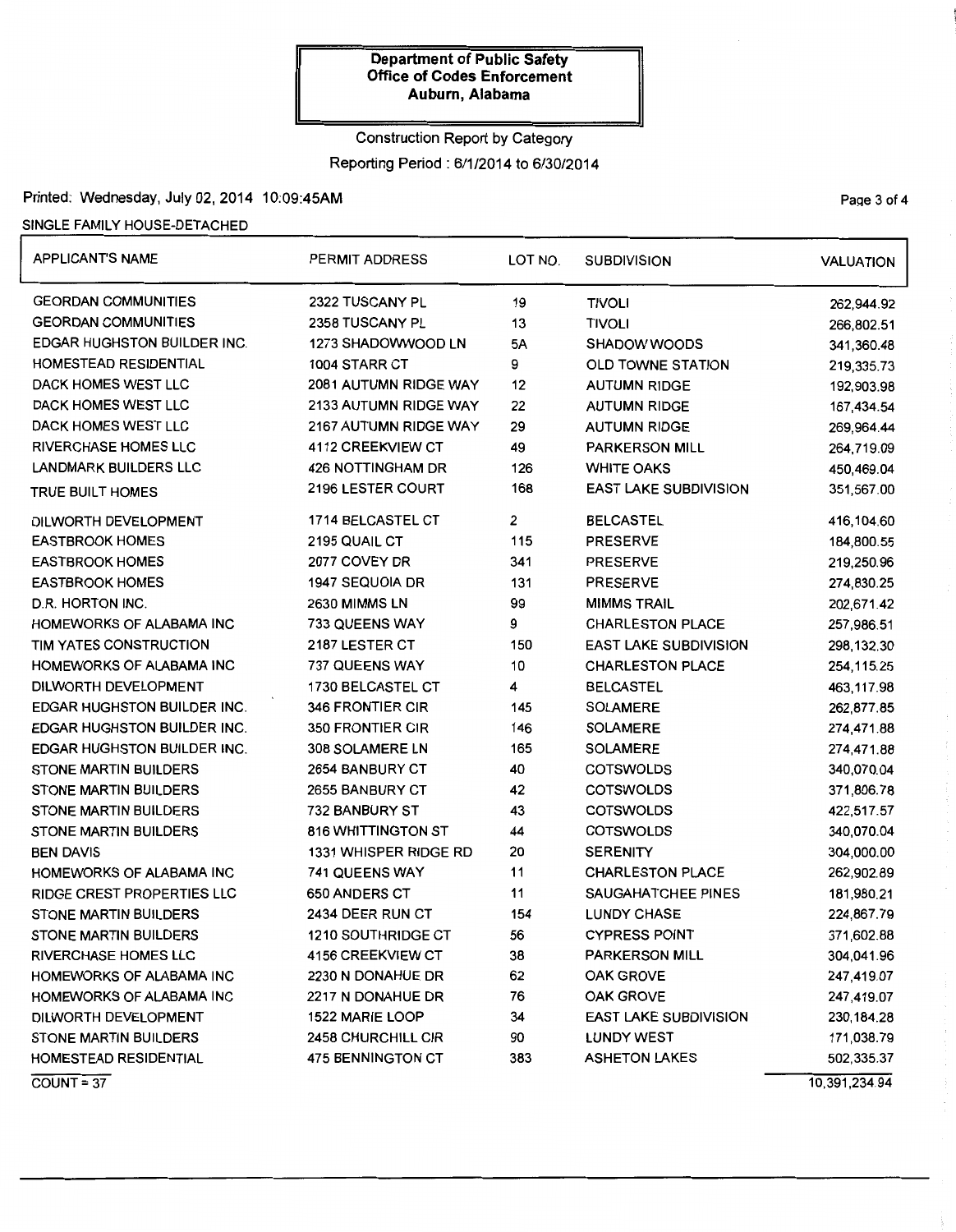Construction Report by Category Reporting Period: 6/1/2014 to 6/30/2014

Printed: Wednesday, July 02, 2014 10:09:45AM

TOTAL COUNT= 82

TOTAL VALUATION= 17,645,992.57

Page 4 of 4

alent Mula